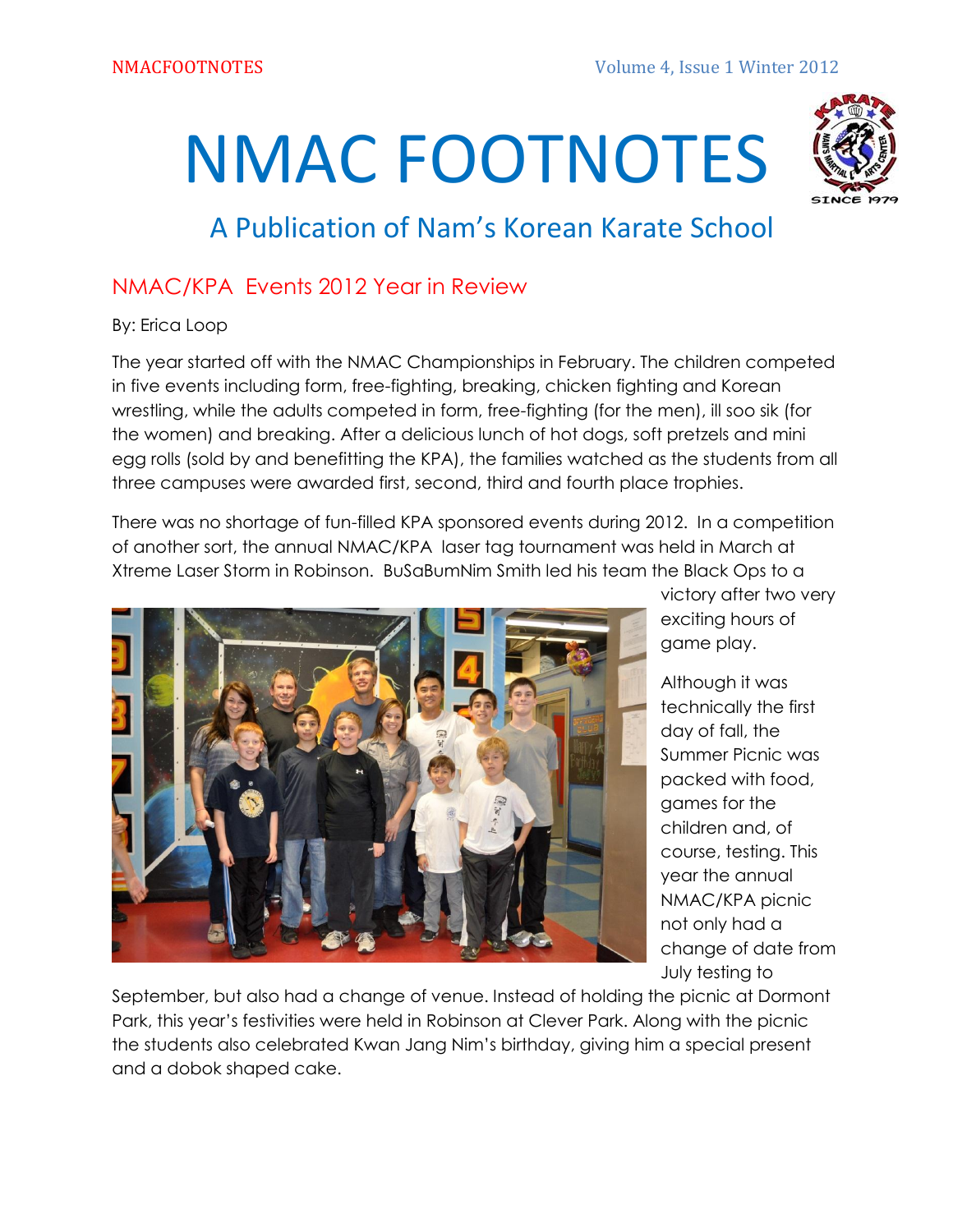The final event of the year was the NMAC/KPA Holiday Party. The children enjoyed an action-packed gift wrapping relay race and a game of limbo while parents and friends looked on. Students, family members and instructors got on the dance floor Gangnam Style, enjoying the music provided by our party DJ SaBumNim Nam. Let's not forget the highlight of the party, a special visit from Santa himself. After the children waited patiently for a chance to meet Mr. Claus and get their holiday goody bags, both students and parents alike were poised to win one of the generously donated gift baskets at the Korean Auction or a door prize.

While 2012 -- and all of the awesome school events -- has come to a close, we can all look forward to these annual festivities in 2013. These events would not be possible without the help and donations of the students, parents and NMAC families. The KPA would like to thank all of the families who have donated their time and efforts helping out with the parties as well as those who have participated in the fundraisers. Without your help, and fundraising efforts, the KPA would not be able to provide the students with the opportunity to take part in these special events that bring together our Tang Soo Do Family.

### A Message From Grandmaster Taek Ho Nam



Greetings and welcome to the 2013 season! I wanted to take this opportunity to make several important points. Foremost, I extend my thanks to all of our students, instructors and parents that made 2012 a memorable year. We have many things to celebrate and all of this was possible with the support of the parents and students.

I want to encourage all my students to continue their hard work, desire and loyalty to make 2013 another great year. As each year passes, I am reminded why I have dedicated my life to Tang Soo Do over 50 years ago. For every student that achieves their next belt to the student who has overcome a difficult obstacle in their life with the help of Tang Soo

Do, I can rest assured that my philosophy, dedication and teachings have not gone to waste. I am reminded that words such as Loyalty, Dedication, Respect, Commitment, Confidence and Discipline are not just words but actions, actions that are taken each day by my students. I am proud to call myself your Grandmaster Instructor, and I am determined to continue to dedicate my mind, body and spirit to my students and Tang Soo Do. For this, Thank You.

Tang Soo!

Kwan Jang Nim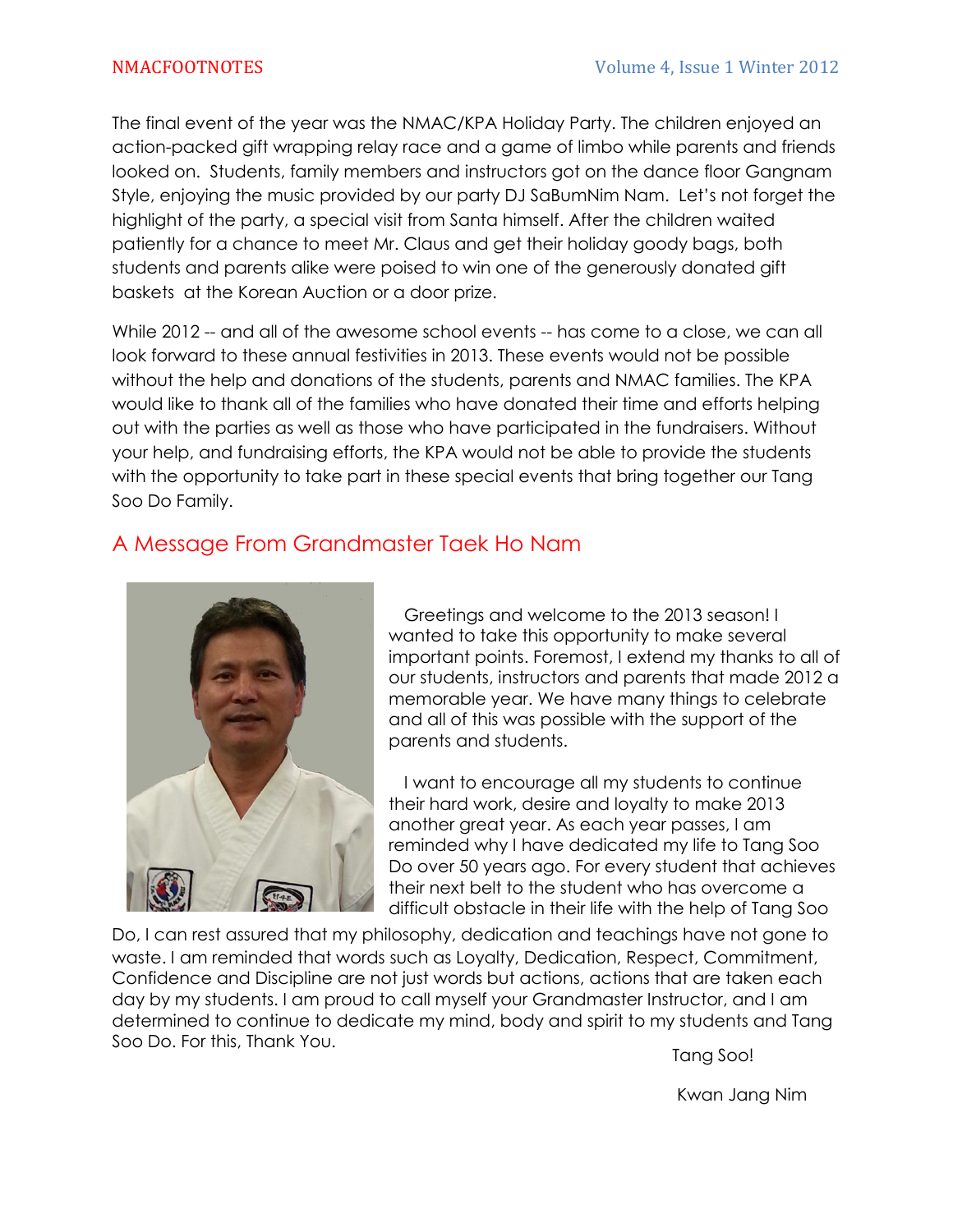### Cheers to the New Black Belts

### By: Maya Bradley

As the May 19, 2012 Tang Soo Do Testing came around, I eagerly awaited earning a blue stripe to go along with my red belt, completing yet another step on the way to becoming an official Black Belt. Around the room, I saw fellow classmates and peers with the same dream, crouched on the blue mat as the Black Belt Tea Ceremony began.

Grandmaster Nam was wearing his usual intimidating suit, to which I have become accustomed, though, as a change, visiting Grandmasters K.D. Lee and Y.U. Min were seated beside him, wearing their similarly intimidating garb. We welcomed these visiting Grandmasters who had travelled a long way to observe and judge our



testing, as we took steps toward the next level of our Tang Soo Do training.

In recognition of one of the more important, if not most important, step of Tang Soo Do training, the Black Belt Tea Ceremony celebrated the journeys of the Black Belt recipients. Receiving their 1st Dan were Gregory Lawson, 14, followed by Mathew Luchovick, 12, Patrick Malley, Maura O'Donnell, 17, Heather Zenger, 36, and her son Tyler, 8. Being recognized for achieving her 4<sup>th</sup> Dan was Master Linda Nagoda, who started her training in the July of 2000. While not at the ceremony, Jimmy Hurley and Justin Luchovick also achieved Black Belt status.

All of the Black Belt recipients performed magnificently, breaking their boards efficiently, with echoing *ki-haps* and flying pieces of broken boards. Similarly, those of us that are still on our way to becoming Black Belts, portrayed the very best of the Tang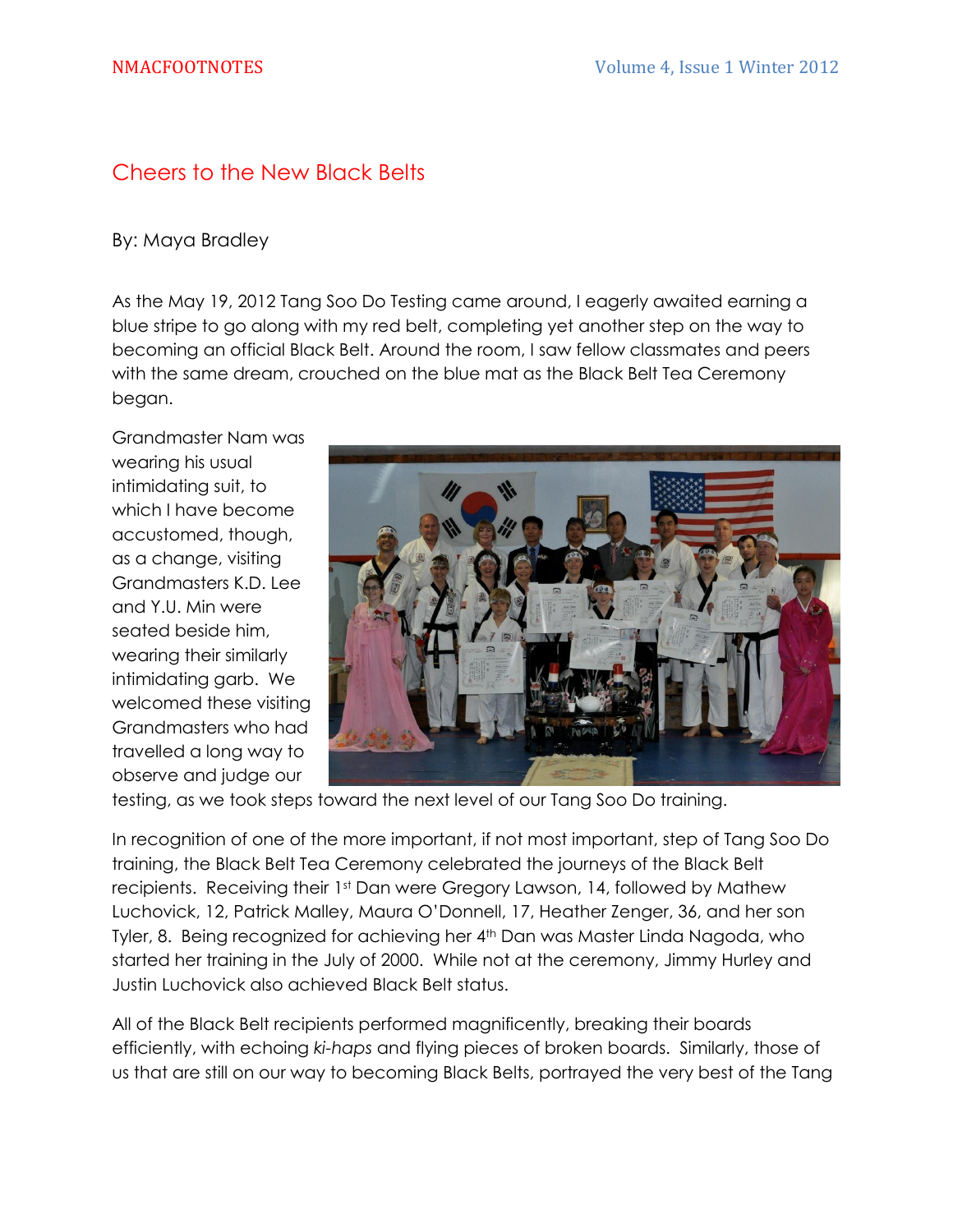Soo Do art and put forth our very best effort on Testing Day, earning our way to the next level of accomplishment.

Tang Soo Do Testing is truly a memorable part of learning this martial art. It is what we all work for every time we come to class, even if we end up sore the next day from a particularly strong front stance or a bruise from a *ssang jul bong*. On May 19, 2012, every student proved and earned what they had been working for during their hours of training. I am certain that our visitors were impressed.

### Nam's Tiger Demo Team

### By: BSBN Susan DeCarlucci

The Nam's Tiger Demo Team consists of a select group of students from the three schools. Why join the demo team? As part of the demo team, you learn challenging



techniques that will ultimately make you a better martial artist. It will build your confidence as well as being able to train with students outside of your own school. We are a smaller family within the larger family of Nams Martial Arts Center. We demonstrate at various local functions including numerous Relay for Life (American Cancer Society), Greentree Octoberfest and the Korean Central Church of Pittsburgh Annual Food Bazaar, to name a few. We practice hard, but have fun. Please see a current demo team member or SBN Nam if you are interested in joining.

### Karate Kamp

By: Maura O'Donnell and Natalie Fetty

Hey kids guess what's at Camp Spencer every summer? Karate Kamp!!! Students, parents and instructors traveled to Camp Spencer last August for a weekend filled with fun and exciting activities including morning hikes, a ride down the zip line, the climbing tower, skits and swimming at the camp pool. The most entertaining part of camp for the kids was flashlight tag. Who knew

that running around in the dark with flashlights could be so amusing? While the children certainly enjoyed all that camp had to offer, Karate Kamp isn't just for kids. The adults also had fun at the nightly bonfires and their competitive games of spoons.

While we all enjoyed certain things, there was always some complaining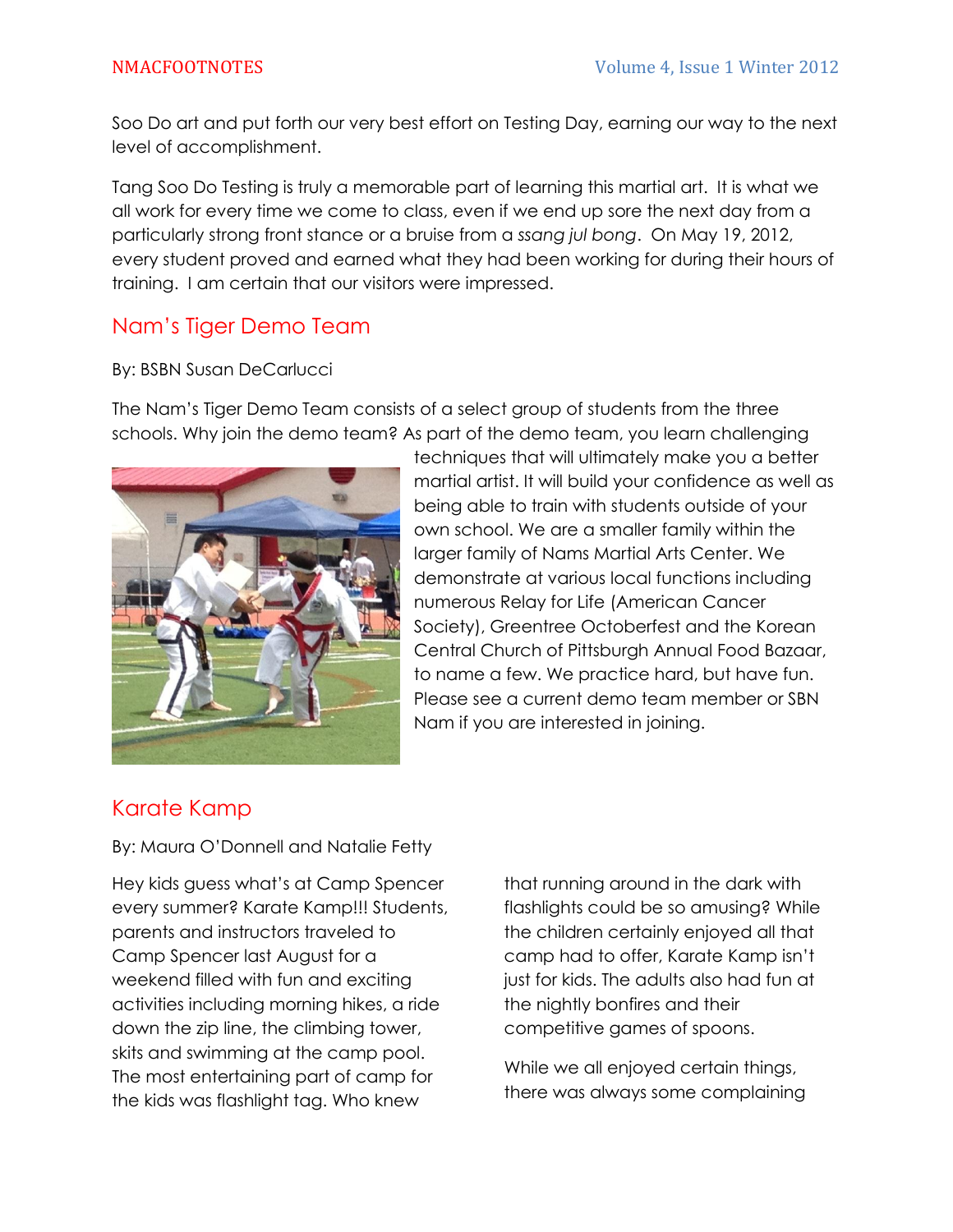during the water games. This year the water games consisted of soaking a t-shirt in water, putting one arm and your head through a hole and running a relay to fill a 2-liter bottle by wringing the wet shirt out. But that wasn't the only challenge. The children had to wear adults' shirts and adults had to wear childrens' shirts.

After playing intense games people sure do work up an appetite. Some of the fabulous meals prepared by Master Nagoda were chicken fingers, burgers and hot dogs, fries, pizza and of course cookies. Everyone thought the food was excellent, but made sure to leave room on Saturday night for the ice cream social.

No matter how awesome this Kamp may seem there was always something that some campers wanted to change. When asked what they would change, some campers responded that they wanted more free time and no drill of death. Overall everyone had a great experience can't wait to come back next year. Based on everyone's opinions would you want to come to Karate Kamp?

### Giving Back

By: Soleil O'Neil

On Thursday, June 14th, 2012, a few dedicated students of Nam's Korean Karate School – Mt. Lebanon Campus, volunteered to plant a variety of flowers and bamboo to create a new façade for the school. Having the pleasure of being one of the volunteers, I had an awesome time and felt that it was especially gratifying to do such work!

I feel that it is important to take pride in your community, and as a member of the Nam's Korean Karate Family, I was more than pleased to help with the effort to "spruce up" our studio! If one would have driven by the Mt. Lebanon campus just at the



beginning of the summer they would have seen weeds and trees crowding an area with unknown potential. However, in only two hours, and with the help of Erica, Ian, my mother, me (Soleil), Jehnie, Matthew, Andrew, and Sah Bum Nim Nam; we planted Bamboo, Asian Lilies, and other beautiful varieties of annuals, and mulched the area. Now, when you walk into the Mt. Lebanon campus, you will be greeted by the aesthetically pleasing work of eight members